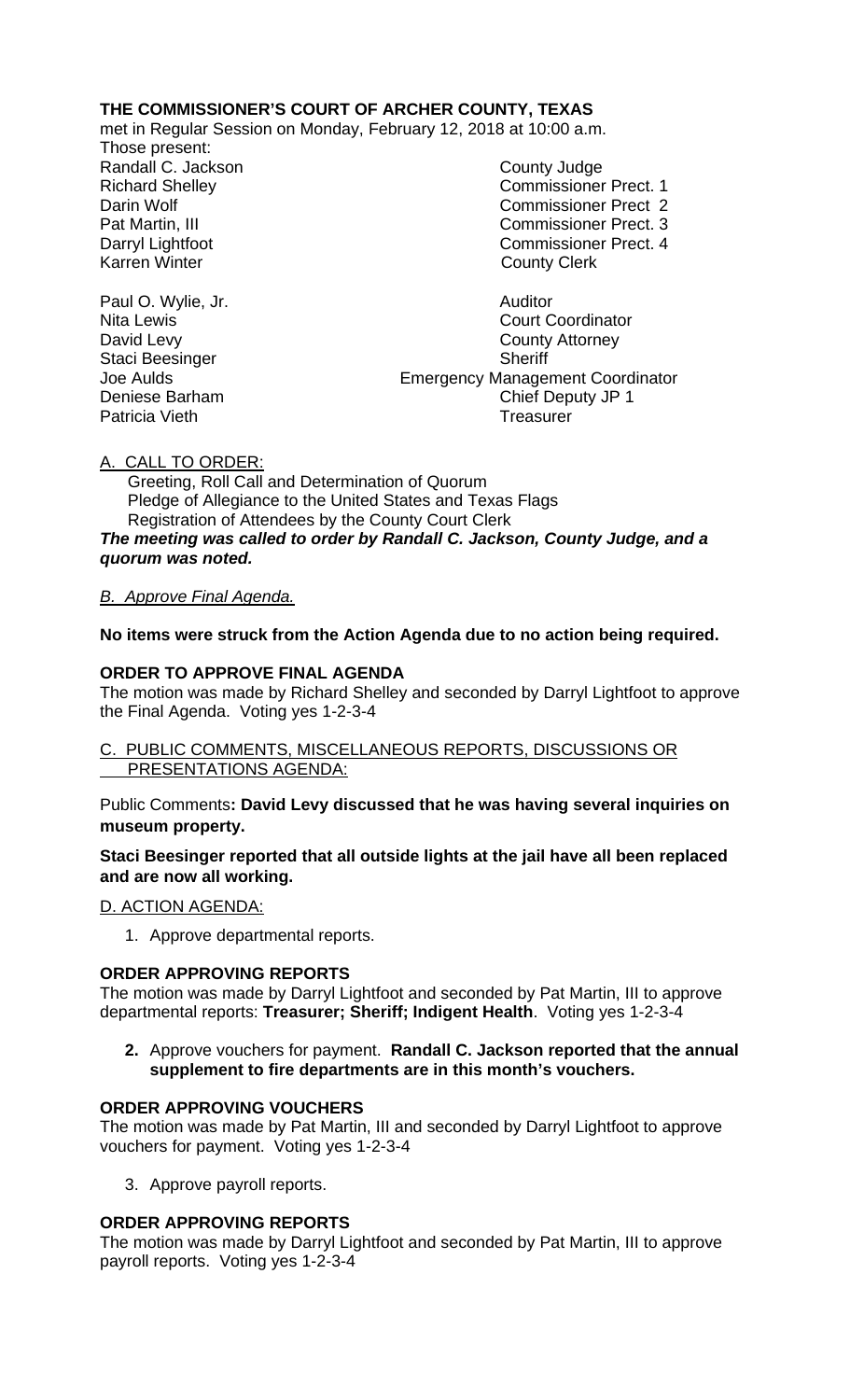**4.** Approve line item transfers. **David Levy discussed having a part-time worker to help meet records management requirements.** 

### **ORDER APPROVING TRANSFERS**

The motion was made by Richard Shelley and seconded by Pat Martin, III to approve line item transfers. Voting yes 1-2-3-4

5. Approve Education Certificates.

### **ORDER APPROVING CERTIFICATES**

The motion was made by Darryl Lightfoot and seconded by Pat Martin, III to approve education certificates: **Karen Aulds; Kristi Malone; Joe Aulds.** Voting yes 1-2-3-4

6. Approve Publisher's Certificates.

### **ORDER APPROVING CERTIFICATES**

The motion was made by Darin Wolf and seconded by Darryl Lightfoot to approve publisher's certificates. Voting yes 1-2-3-4

7. Approve Minutes from the previous month – January, 2018.

### **ORDER APPROVING MINUTES**

The motion was made by Richard Shelley and seconded by Darin Wolf to approve January 2018 minutes. Voting yes 1-2-3-4

**8.** Discuss and/or take action on a Monument in regards to the War Memorial. **Randall C. Jackson discussed a monument that Glenda Martin Nicklas was asking permission to place in front of the War Memorial that would state the dedication of the memorial and list all names of committee members. Richard Shelley reported that the monument could not be placed on the courthouse lawn without permission from the Texas Historical Commission. Glenda Martin Nicklas questioned that the property the memorial is currently located on belongs to the memorial committee. David Levy discussed the documents the County has with the Texas Historical Committee.**

Court recessed at 10:39 a.m. Court reconvened at 10:46 a.m.

#### **The Court recessed allowing the Commissioners to walk over to the War Memorial to read the dedication already located on bottom of memorial. Richard Shelley reported that the information was already on the memorial and an additional monument was not needed.**

The motion was made by Darryl Lightfoot to pursue placing monument for the dedication of war memorial with approval of Texas Historical Commission. Motion dies for lack of a second.

#### **ORDER TO ADD DATE**

The motion was made by Darin Wolf and seconded by Richard Shelley to add the month and day to existing war memorial when additional names are added to war memorial. Voting yes 1-2-3-4-Judge

**9.** Discuss and/or take action on *Resolution* concerning Political Campaign Activities on County property. **Randall C. Jackson discussed candidates wanting to have a campaign meeting in County Annex.**

# **ORDER APPROVING RESOLUTION**

The motion was made by Richard Shelley and seconded by Darryl Lightfoot to approve Resolution concerning Political Campaign Activities on County property. Voting yes 1- 2-3-4-Judge